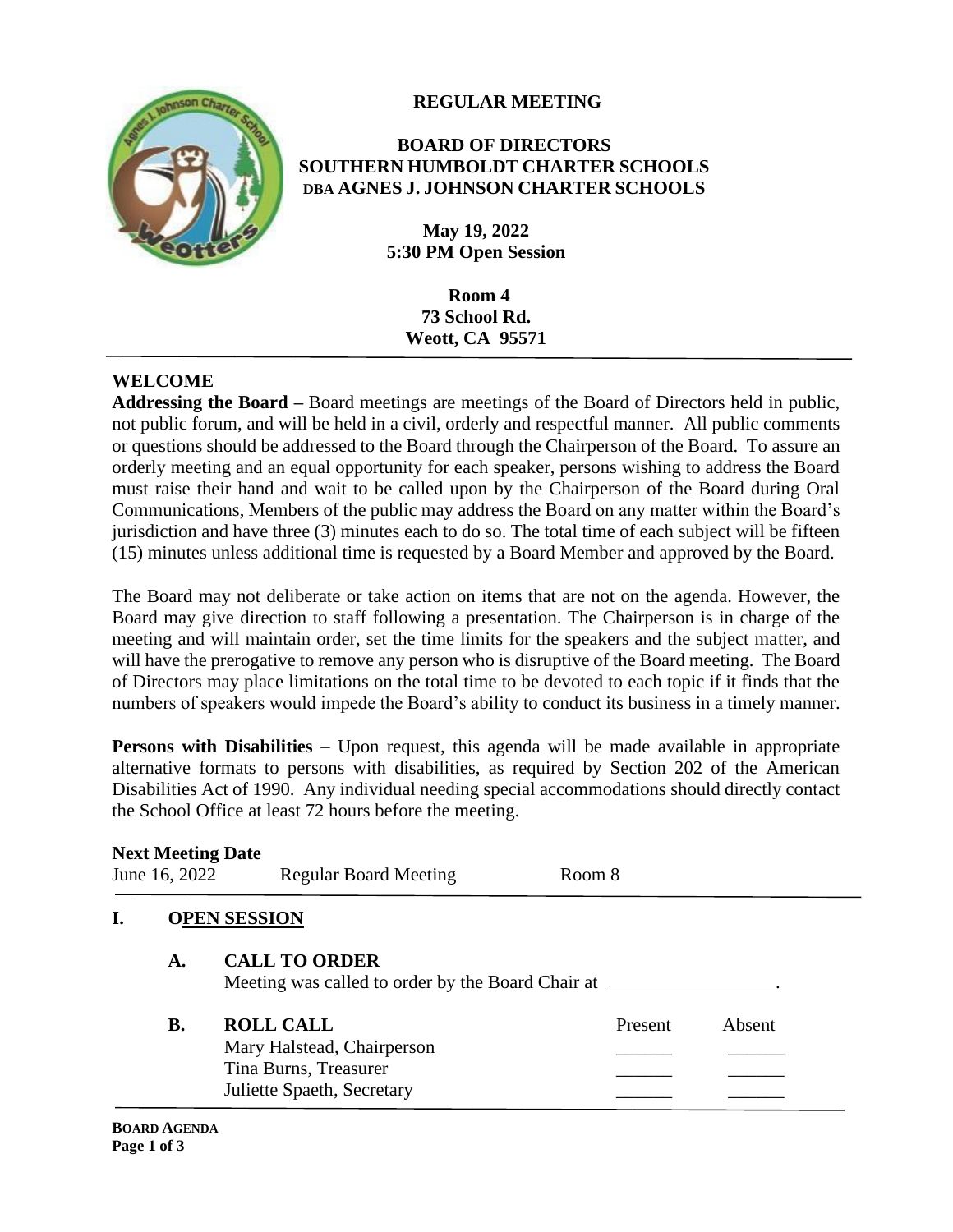Brian Speelman Cindy Edgins

## **C. PLEDGE OF ALLEGIANCE**

D. Action:

a. Approval of Agenda for May 16, 2022  $M$  is the set of  $S$  is the set of  $N$  is the set of  $S$  is the set of  $N$ 

# E. **ORAL COMMUNICATIONS**

Persons wishing to address the Board of Directors may do so by raising their hand. Public Comment shall be limited to fifteen (15) minutes per subject with a maximum of three (3) minutes per speaker. The Chairman of the Board will read the names of the individuals who have raised their hand to address the Board. No additional speakers will be accepted after the names have been read.

- F. Presentations
- G. Action: a. Approval of April 2022 Financial Statements and Check Register  $M$  s s v
- H. Action:

a. Approval of 2020 Tax Return for Southern Humboldt Charter Schools  $M$  s s v

I. Action:

a. Approval of English Learner Master Plan  $M$   $S$   $V$ 

- J. Action: a. Approval of J13a Missed Day Application for December 13-17, 2021 due to Staffing Shortage  $M$   $S$   $V$
- K. Action: a. Approval of Declaration of Need for Fully Qualified Educators for 2022-23 School Year through June 30, 2023  $M$   $S$   $N$   $V$   $N$
- L. Public Hearing:
	- a. Public Hearing regarding the AJJCS Local Control Accountability Plan